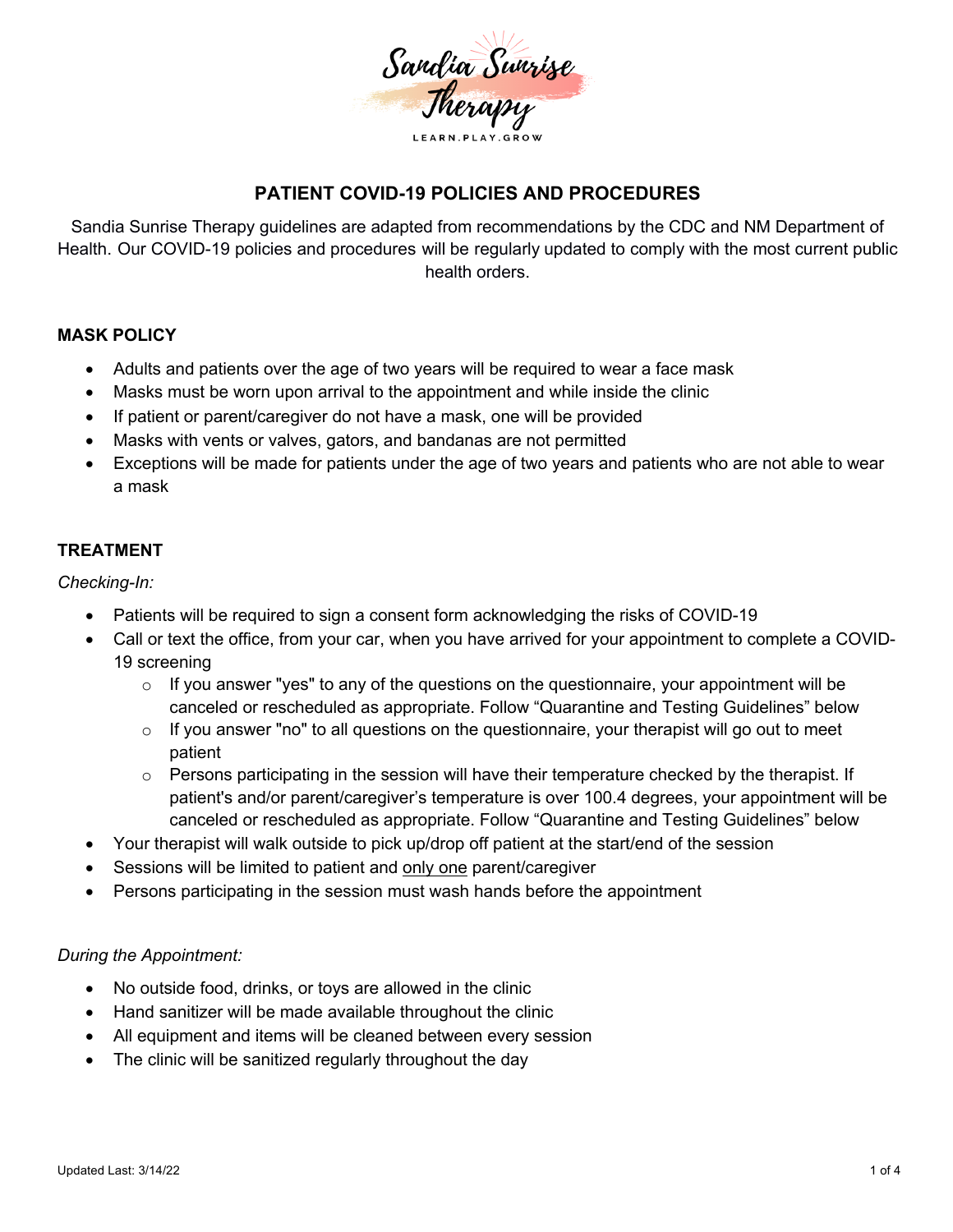

## **STAFF HEALTH SCREENING AND RESPONSIBILITIES**

- Daily wellness screenings will be completed by staff to attest to wellness to work and potential COVID-19 exposure
	- $\circ$  Anyone with a fever of 100.4 degrees or feeling ill will not be allowed to work in the clinic
- Staff will follow quarantine/isolation recommendations and testing guidelines
- Therapist will wash their hands prior to each session and wear masks
- Therapist will reschedule appointments or provide telehealth if appropriate

# **QUARANTINE AND TESTING GUIDELINES**

*Experiencing Symptoms:*

- If symptoms are isolated (i.e., only a headache or only a runny nose, expect for a fever) and can be attributed to allergies, lack of sleep, etc. call our office to see if an in-person session is appropriate. Monitor symptoms and if they worsen, call the office to cancel or reschedule future appointments.
- If patient is experiencing a cluster of COVID-19 symptoms, a COVID-19 test is recommended
	- o If patient tests positive for COVID-19, follow "Positive COVID-19 Test" guidelines below
	- $\circ$  If patient tests negative for COVID-19, patient may return to therapy when they are fever-free for 24 hours without the use of medication and are no longer experiencing symptoms
	- o If patient does not test, patient must wait 10 days since onset of symptoms, be fever-free for 24 hours without the use of medication, and be symptom-free before returning to therapy
	- $\circ$  Telehealth may be an option if patient and parent/caregiver are feeling well enough to participate
- Testing must be completed at an approved NM DOH testing site or medical office
	- o Results must include patient's name and test date
	- o At-home COVID-19 test kits will not be accepted

## *Positive COVID-19 Test:*

- Notify our office as soon as possible if patient tests positive
- Patient must isolate for five days
- Patient may return to therapy if they test negative following their isolation period, are symptom-free, and can wear a medical-grade mask that will remain over their nose and mouth for the duration of the session
- If patient tests positive after their isolation period, they must complete another five days of isolation before returning to in-person therapy
- If patient does not retest or cannot wear a mask, they must isolate for ten days following their positive COVID-19 test results before returning to therapy
- Telehealth may be an option if patient and parent/caregiver are feeling well enough to participate
- Testing must be completed at an approved NM DOH testing site or medical office
	- o Results must include patient's name and test date
	- o At-home COVID-19 test kits will not be accepted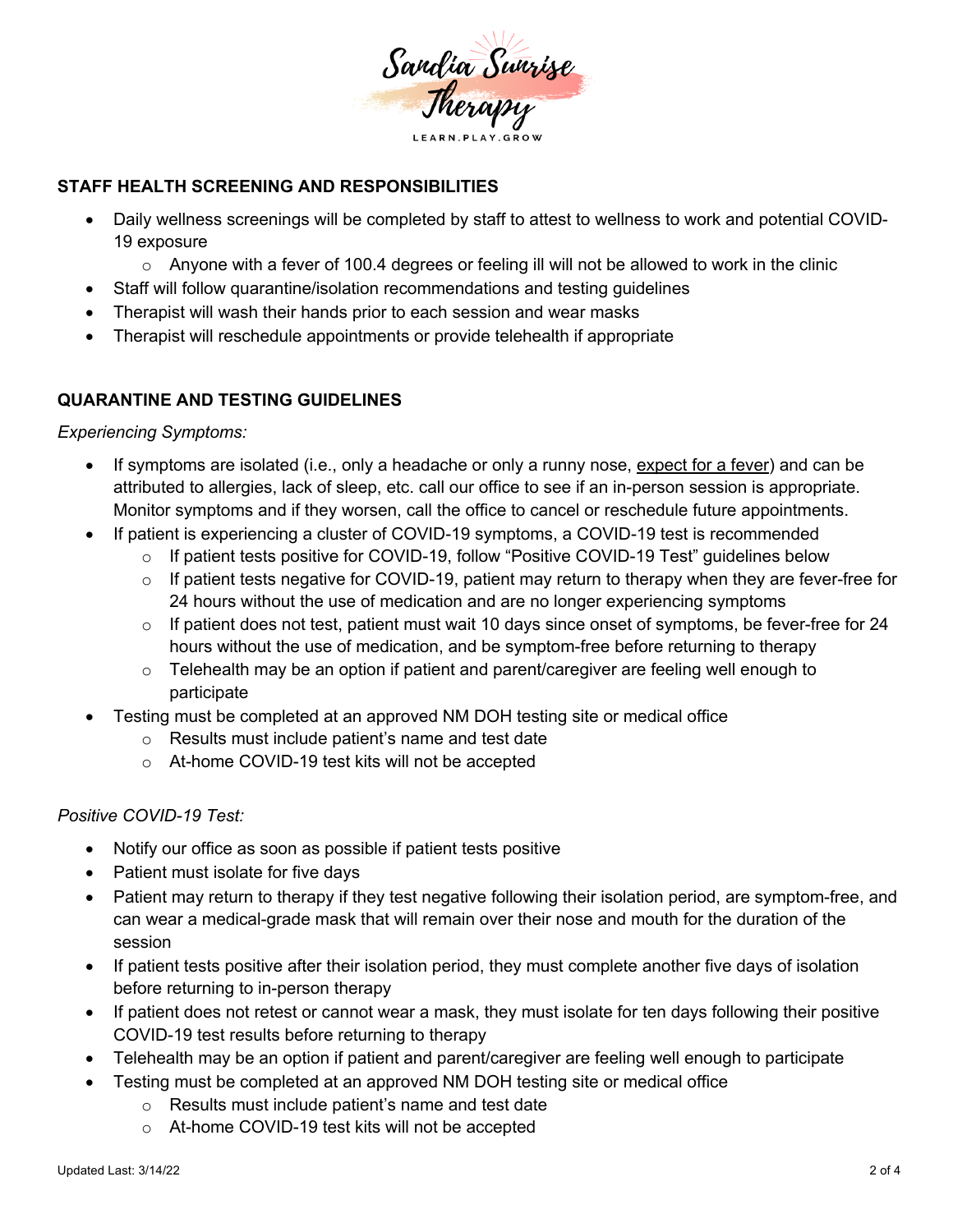

*Close Contact Scenarios:*

- If patient has had close contact or suspected close contact with someone with COVID-19, contact our office as soon as possible
- Patient must quarantine for ten days or have a negative COVID-19 test five days after exposure before returning to in-person services
- If patient tests positive, follow "Positive COVID-19 test" guidelines
- If patient tests negative and can wear a medical grade mask that will remain over their nose and mouth for the duration of the session, patient may return to therapy
- If patient does not test or cannot wear a mask, they must quarantine for ten days following their exposure to COVID-19 before returning to therapy
- Telehealth may be an option if patient and parent/caregiver are feeling well enough to participate
	- Testing must be completed at an approved NM DOH testing site or medical office
		- o Results must include patient's name and test date
		- o At-home COVID-19 test kits will not be accepted

*Vaccinated Individuals:* 

• All individuals will be required to follow the same quarantine/isolation procedures and testing guidelines regardless of vaccination status